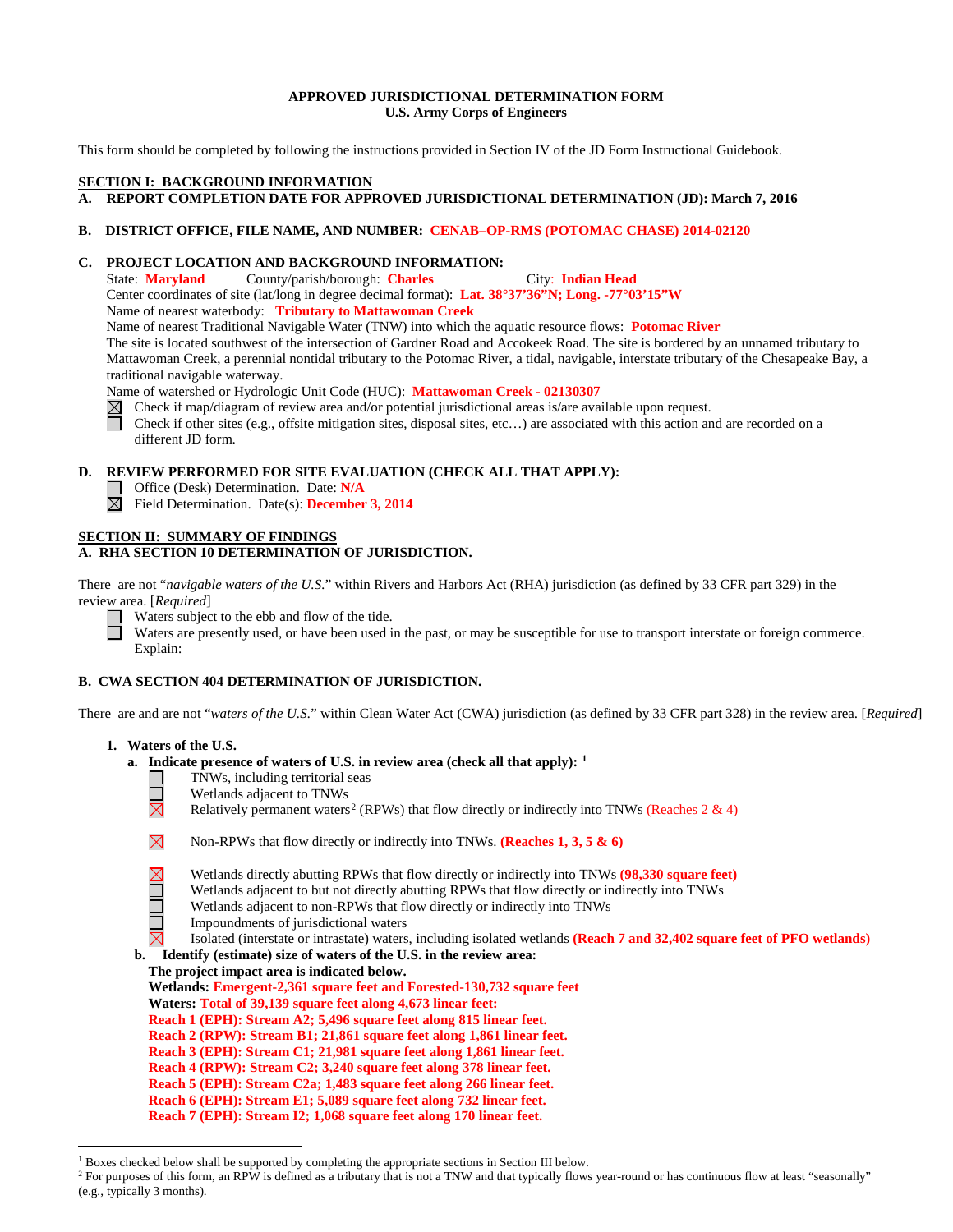- **c. Limits (boundaries) of jurisdiction based on: 1987 U.S. Army Corps of Engineers Wetlands Delineation Manual** Elevation of established OHWM (if known): **OHWM elevation varies for each stream reach.**
- **2. Non-regulated waters/wetlands (check if applicable):[3](#page-1-0)**

 $\Box$ Explain: **Reach 7 and the adjacent 32,402 square feet of PFO wetlands located in the northwest corner of the property are isolated with no channel or stream to or from these areas. Based upon the field observed evidence of side casting of sand and gravel and construction debris, it appears that these isolated depressions were created out of uplands. Therefore, based upon US vs James Wilson 4th circuit case/CFR 328.3 (a) (3), the Baltimore District does not regulate this water and wetland.**

#### **SECTION III: CWA ANALYSIS**

.

#### **A. TNWs AND WETLANDS ADJACENT TO TNWs**

**The agencies will assert jurisdiction over TNWs and wetlands adjacent to TNWs. If the aquatic resource is a TNW, complete Section III.A.1 and Section III.D.1. only; if the aquatic resource is a wetland adjacent to a TNW, complete Sections III.A.1 and 2 and Section III.D.1.; otherwise, see Section III.B below**.

- **1. TNW** 
	- Identify TNW:

Summarize rationale supporting determination:

**2. Wetland adjacent to TNW** 

Summarize rationale supporting conclusion that wetland is "adjacent":

#### **B. CHARACTERISTICS OF TRIBUTARY (THAT IS NOT A TNW) AND ITS ADJACENT WETLANDS (IF ANY):**

**This section summarizes information regarding characteristics of the tributary and its adjacent wetlands, if any, and it helps determine whether or not the standards for jurisdiction established under Rapanos have been met.** 

**The agencies will assert jurisdiction over non-navigable tributaries of TNWs where the tributaries are "relatively permanent waters" (RPWs), i.e. tributaries that typically flow year-round or have continuous flow at least seasonally (e.g., typically 3 months). A wetland that directly abuts an RPW is also jurisdictional. If the aquatic resource is not a TNW, but has year-round (perennial) flow, skip to Section III.D.2. If the aquatic resource is a wetland directly abutting a tributary with perennial flow, skip to Section III.D.4.**

**A wetland that is adjacent to but that does not directly abut an RPW requires a significant nexus evaluation. Corps districts and EPA regions will include in the record any available information that documents the existence of a significant nexus between a relatively permanent tributary that is not perennial (and its adjacent wetlands if any) and a traditional navigable water, even though a significant nexus finding is not required as a matter of law.**

**If the waterbody[4](#page-1-1) is not an RPW, or a wetland directly abutting an RPW, a JD will require additional data to determine if the waterbody has a significant nexus with a TNW. If the tributary has adjacent wetlands, the significant nexus evaluation must consider the tributary in combination with all of its adjacent wetlands. This significant nexus evaluation that combines, for analytical purposes, the tributary and all of its adjacent wetlands is used whether the review area identified in the JD request is the tributary, or its adjacent wetlands, or both. If the JD covers a tributary with adjacent wetlands, complete Section III.B.1 for the tributary, Section III.B.2 for any onsite wetlands, and Section III.B.3 for all wetlands adjacent to that tributary, both onsite and offsite. The determination whether a significant nexus exists is determined in Section III.C below.**

- **1. Characteristics of non-TNWs that flow directly or indirectly into TNW**
	- **(i) General Area Conditions:** Watershed size**.** Drainage area: **400 acres** Average annual rainfall: **39.74 inches** Average annual snowfall: **15.4 inches**

- **(ii) Physical Characteristics:** (a) Relationship with TNW:
	- $\Box$  Tributary flows directly into TNW.

<span id="page-1-0"></span><sup>&</sup>lt;sup>3</sup> Supporting documentation is presented in Section III.F.

<span id="page-1-1"></span><sup>4</sup> Note that the Instructional Guidebook contains additional information regarding swales, ditches, washes, and erosional features generally and in the arid West.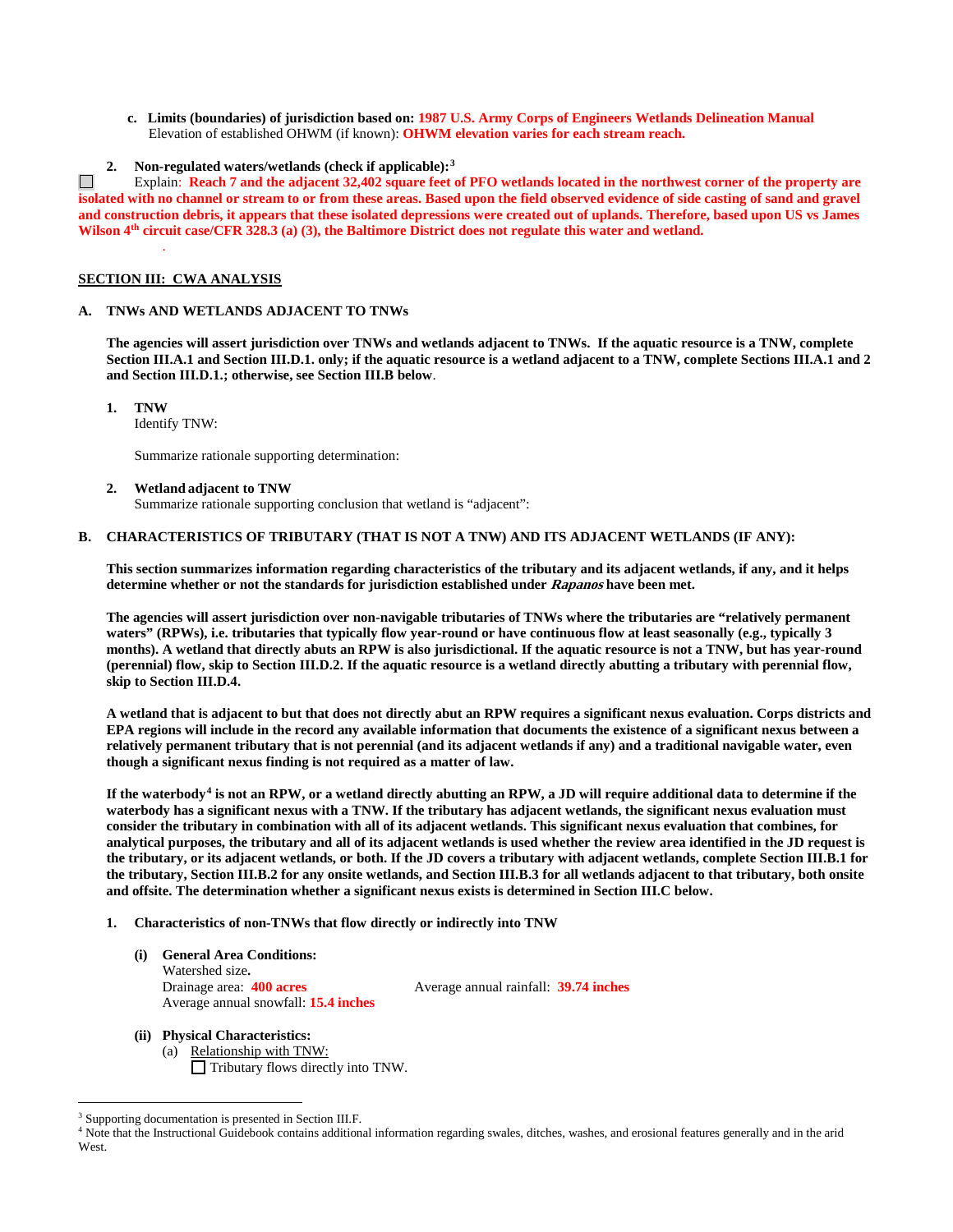Tributary flows through **Pick List** tributaries before entering TNW.

Project waters are **15** river miles from TNW. Project waters are **0** river miles from RPW. Project waters are **11** aerial (straight) miles from TNW. Project waters are **0** aerial (straight) miles from RPW. Project waters cross or serve as state boundaries. Explain:

Identify flow route to TNW[5:](#page-2-0) **Waters are unnamed tributaries to Mattawoman Creek, a perennial nontidal tributary to the Potomac River, a tidal, navigable, interstate tributary of the Chesapeake Bay, a traditional navigable waterway.**

**Tributary stream order, if known:**

**(b) General Tributary Characteristics (check all that apply): Tributary is:**  $\boxtimes$  Natural **Artificial (man-made). Explain: Manipulated (man-altered). Explain: Tributary properties with respect to top of bank (estimate): Average width: 2-3 Average depth: 3-6 Average side slopes: 2/1 Primary tributary substrate composition (check all that apply): Silts Sands Concrete Cobbles Gravel Muck Bedrock Vegetation. Type/% cover: Other. Explain: Tributary condition/stability [e.g., highly eroding, sloughing banks]. Explain: Stable Tributary geometry: Meandering Tributary gradient (approximate average slope): Gentle**  $(c)$  Flow: Tributary provides for: **ephemeral flow** Estimate average number of flow events in review area/year: **2 to 5, snow melt** Describe flow regime: **ephemeral flow.** Other information on duration and volume: **less than 24 hours** . Surface flow is: Characteristics: **discrete and confined** Subsurface flow: **No groundwater component** □ Dye (or other) test performed: Tributary has (check all that apply):  $\Box$  Bed and banks  $\Box$  OHWM<sup>[6](#page-2-1)</sup> (check all indicators that apply):  $\boxtimes$  clear, natural line impressed on the bank  $\Box$  the presence of litter and debris changes in the character of soil  $\Box$  destruction of terrestrial vegetation  $\Box$  shelving the presence of wrack line vegetation matted down, bent, or absent <br>
<br>
Sediment sorting<br>
Sediment deposition<br>
Sediment deposition<br>
Sediment deposition  $\boxtimes$  leaf litter disturbed or washed away  $\boxtimes$  scour  $\Box$  sediment deposition  $\Box$  multiple observed or predicted flow events<br> $\Box$  water staining □ water staining abrupt change in plant community  $\Box$  other (list):  $\Box$  Discontinuous OHWM.<sup>7</sup> Explain: N/A.

If factors other than the OHWM were used to determine lateral extent of CWA jurisdiction (check all that apply):

<span id="page-2-2"></span><span id="page-2-1"></span><span id="page-2-0"></span> <sup>5</sup> Flow route can be described by identifying, e.g., tributary a, which flows through the review area, to flow into tributary b, which then flows into TNW. 6 A natural or man-made discontinuity in the OHWM does not necessarily sever jurisdiction (e.g., where the stream temporarily flows underground, or where the OHWM has been removed by development or agricultural practices). Where there is a break in the OHWM that is unrelated to the waterbody's flow regime (e.g., flow over a rock outcrop or through a culvert), the agencies will look for indicators of flow above and below the break 7 Ibid.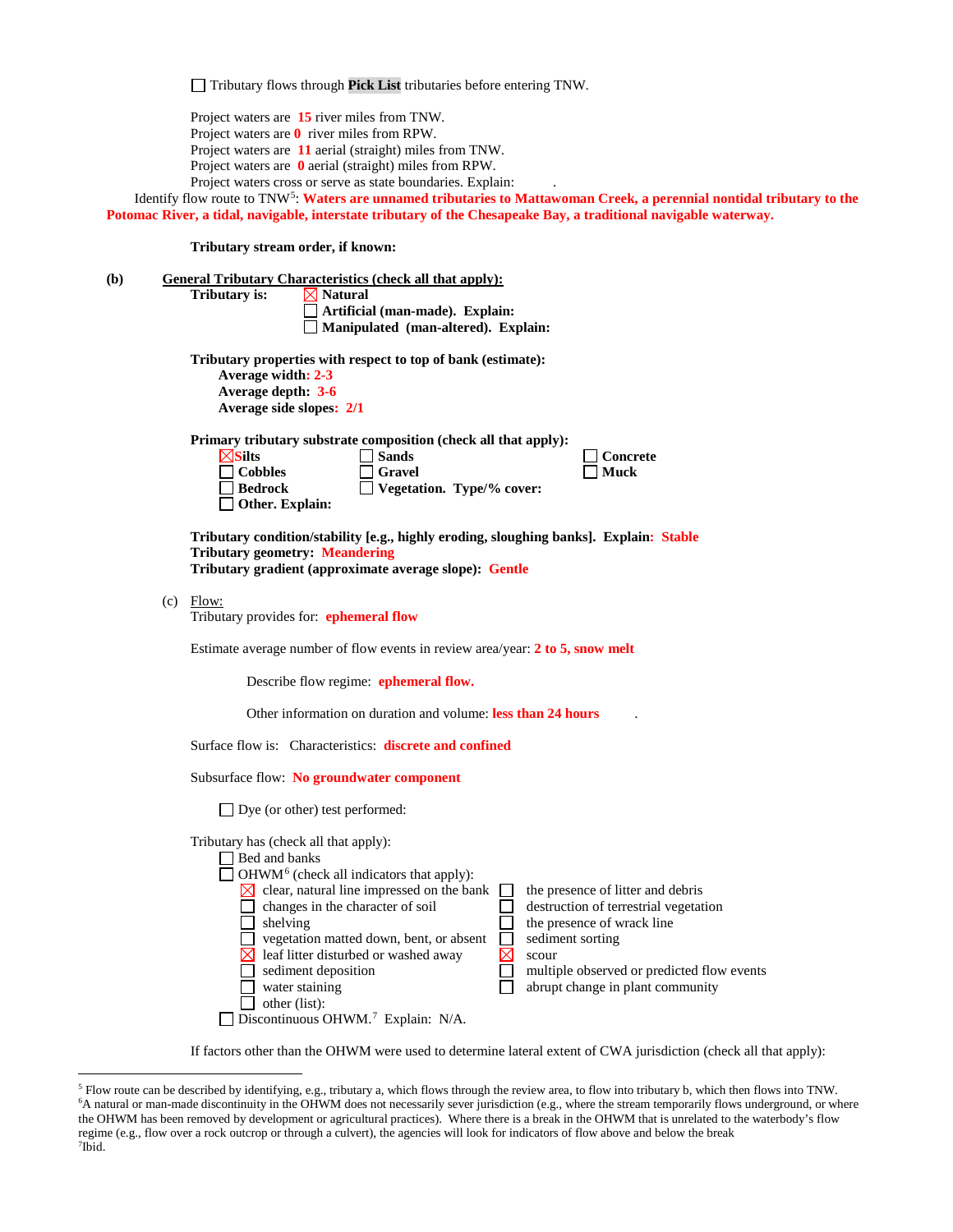$\Box$  High Tide Line indicated by:  $\Box$  Mean High Water Mark indicated by:

oil or scum line along shore objects survey to available datum;<br>  $\Box$  fine shell or debris deposits (foreshore)  $\Box$  physical markings;

- physical markings/characteristics  $\Box$  vegetation lines/changes in vegetation types.
- $\Box$  tidal gauges  $\Box$  other (list):
- 

# **(iii) Chemical Characteristics:**

Characterize tributary (e.g., water color is clear, discolored, oily film; water quality; general watershed characteristics, etc.). Explain: Clear and clean.

Identify specific pollutants, if known:

## **(iv) Biological Characteristics. Channel supports (check all that apply):**

 $\Box$  fine shell or debris deposits (foreshore)

Riparian corridor. Characteristics (type, average width): **Channel is within the forest.**

Wetland fringe. Characteristics:

 $\Box$  Habitat for:

Federally Listed species. Explain findings:

Fish/spawn areas. Explain findings:

Other environmentally-sensitive species. Explain findings:

Aquatic/wildlife diversity. Explain findings:

# **2. Characteristics of wetlands adjacent to non-TNW that flow directly or indirectly into TNW**

# **(i) Physical Characteristics:**

(a) General Wetland Characteristics:

Properties: Wetland size: Wetland type. Wetland quality. Explain: **Refer to Section IV.B.** Project wetlands cross or serve as state boundaries. Explain: **N/A**.

(b) General Flow Relationship with Non-TNW: Flow is: Explain:

Surface flow is**:** 

Characteristics:

Subsurface flow:Explain findings: Dye (or other) test performed:

(c) Wetland Adjacency Determination with Non-TNW:

Directly abutting

Not directly abutting

Discrete wetland hydrologic connection. Explain:

- Ecological connection. Explain:
- $\Box$  Separated by berm/barrier. Explain:
- (d) Proximity (Relationship) to TNW

Project wetlands are river miles from TNW. Project waters are aerial (straight) miles from TNW. Flow is from:

Estimate approximate location of wetland as within the floodplain.

# **(ii) Chemical Characteristics:**

Characterize wetland system (e.g., water color is clear, brown, oil film on surface; water quality; general watershed characteristics; etc.). Explain:

Identify specific pollutants, if known:

# **(iii) Biological Characteristics. Wetland supports (check all that apply):**

- Riparian buffer. Characteristics (type, average width):
- $\Box$  Vegetation type/percent cover. Explain:<br> $\Box$  Habitat for:

Habitat for:

- Federally Listed species. Explain findings:
- Fish/spawn areas. Explain findings:
- Other environmentally-sensitive species. Explain findings:
- Aquatic/wildlife diversity. Explain findings: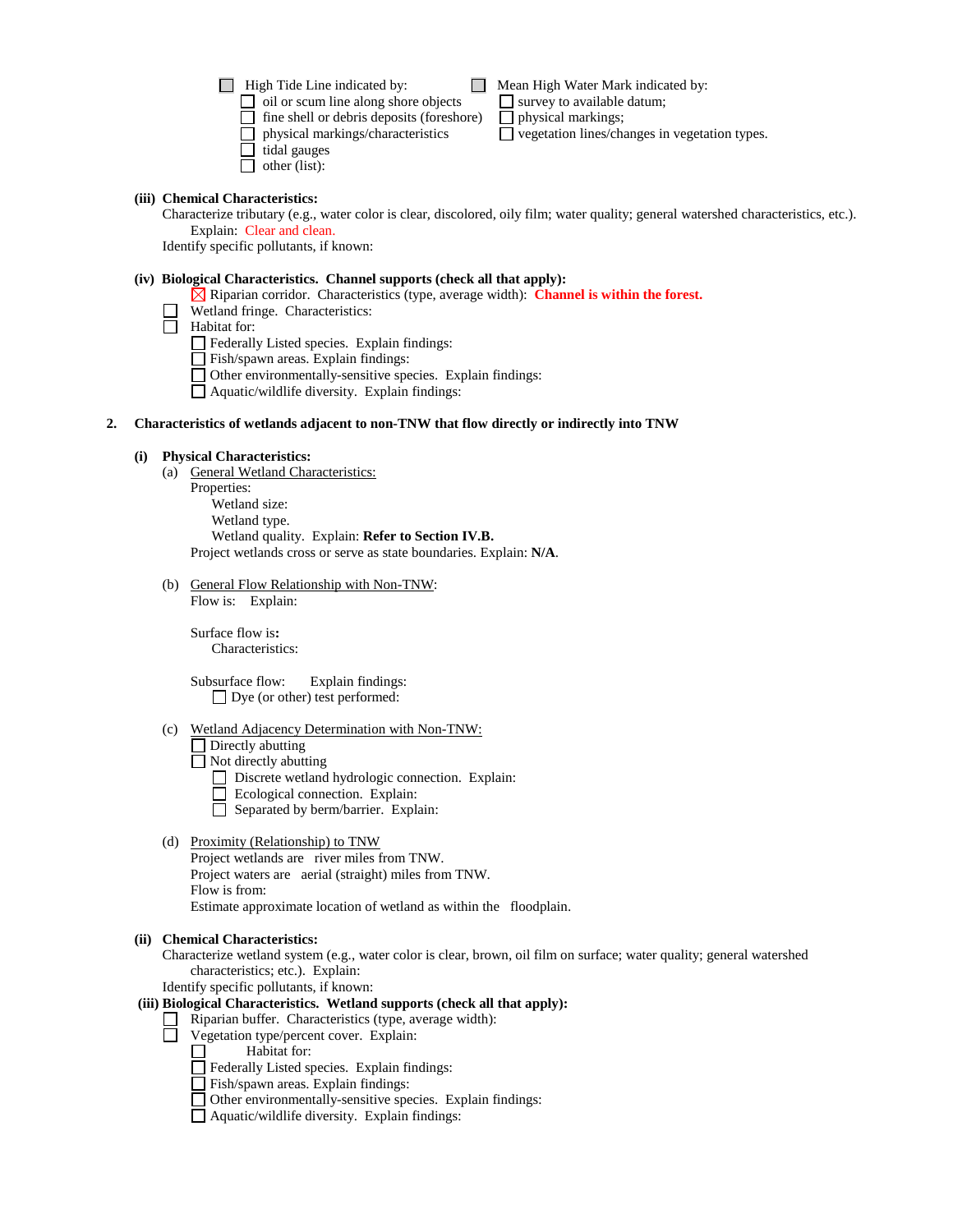## **3. Characteristics of all wetlands adjacent to the tributary (if any)**

All wetland(s) being considered in the cumulative analysis: Approximately acres in total are being considered in the cumulative analysis.

For each wetland, specify the following:

| Directly abuts? $(Y/N)$<br>Directly abuts? $(Y/N)$<br>Size (in acres) | Size (in acres) |
|-----------------------------------------------------------------------|-----------------|
|-----------------------------------------------------------------------|-----------------|

Summarize overall biological, chemical and physical functions being performed: **Refer to Section IV.B.**

#### **C. SIGNIFICANT NEXUS DETERMINATION**

**A significant nexus analysis will assess the flow characteristics and functions of the tributary itself and the functions performed by any wetlands adjacent to the tributary to determine if they significantly affect the chemical, physical, and biological integrity of a TNW. For each of the following situations, a significant nexus exists if the tributary, in combination with all of its adjacent wetlands, has more than a speculative or insubstantial effect on the chemical, physical and/or biological integrity of a TNW. Considerations when evaluating significant nexus include, but are not limited to the volume, duration, and frequency of the flow of water in the tributary and its proximity to a TNW, and the functions performed by the tributary and all its adjacent wetlands. It is not appropriate to determine significant nexus based solely on any specific threshold of distance (e.g. between a tributary and its adjacent wetland or between a tributary and the TNW). Similarly, the fact an adjacent wetland lies within or outside of a floodplain is not solely determinative of significant nexus.** 

**Draw connections between the features documented and the effects on the TNW, as identified in the** *Rapanos* **Guidance and discussed in the Instructional Guidebook. Factors to consider include, for example:**

- Does the tributary, in combination with its adjacent wetlands (if any), have the capacity to carry pollutants or flood waters to TNWs, or to reduce the amount of pollutants or flood waters reaching a TNW?
- Does the tributary, in combination with its adjacent wetlands (if any), provide habitat and lifecycle support functions for fish and other species, such as feeding, nesting, spawning, or rearing young for species that are present in the TNW?
- Does the tributary, in combination with its adjacent wetlands (if any), have the capacity to transfer nutrients and organic carbon that support downstream foodwebs?
- Does the tributary, in combination with its adjacent wetlands (if any), have other relationships to the physical, chemical, or biological integrity of the TNW?

#### **Note: the above list of considerations is not inclusive and other functions observed or known to occur should be documented below:**

**1. Significant nexus findings for non-RPW that has no adjacent wetlands and flows directly or indirectly into TNWs.** Explain findings of presence or absence of significant nexus below, based on the tributary itself, then go to Section III.D: **Reaches 3, 5 and 6 are located in similar landscape position and same subwatershed, thus have similar functions and values. Reach 3, located in the northern portion of the site, unnamed ephemeral tributary to Reach 2, is an approximate straight line 451-foot channel. Reaches 5 & 6, are located in the southern portion of the site and drain directly to Mattawoman Creek, are 732-foot and 170-foot channels respectively.** 

**These channels become more defined channel that get deeper and wider as goes downstream ranging from one to three feet wide at top of slope. There is some sorting of bed material and there is leaf litter in the channel. Woody debris crosses over the channel. The channels have some sinuosity at the downstream end and some substrate sorting. There are no abutting or adjacent wetlands at the ephemeral channel area. There are no boulders or stone in the channel and there are no pool areas. The following stream geomorphology was absent: riffle-pool sequence; depositional bars or benches; braided channels; and grade controls. The upper limits of the ephemeral channel are demarcated by the formation of a defined bed and bank that deepens as it moves downhill with distinct stream banks that are approximately 1-foot high when it reaches the RPW stream channels. There was no water in the channels. There were no sitings of crayfish, snails, fish, amphibians or wetland vegetation in the channel. There are drainage patterns above this reach that channels flow directly to these ephemeral systems.**

**There is no evidence that these systems are fed by groundwater and there is some erosion with leaf litter and some sand sediment in the bottom. The channel are located within a forested areas and the forested drainage areas are less than five acres. There is OHWM and bank and bed material. The ephemeral channels have jurisdictional stream characteristics. There are no associated wetlands and the ephemeral streams do not meet the criteria in the 1987 Corps of Engineers Wetland Delineation Manual and/or appropriate Regional Supplements.**

**Aquatic Life (Organisms): No aquatic species or indicators of aquatic species such as crayfish chimneys were observed during the site visit. The channels were dry at the time of the site visit.**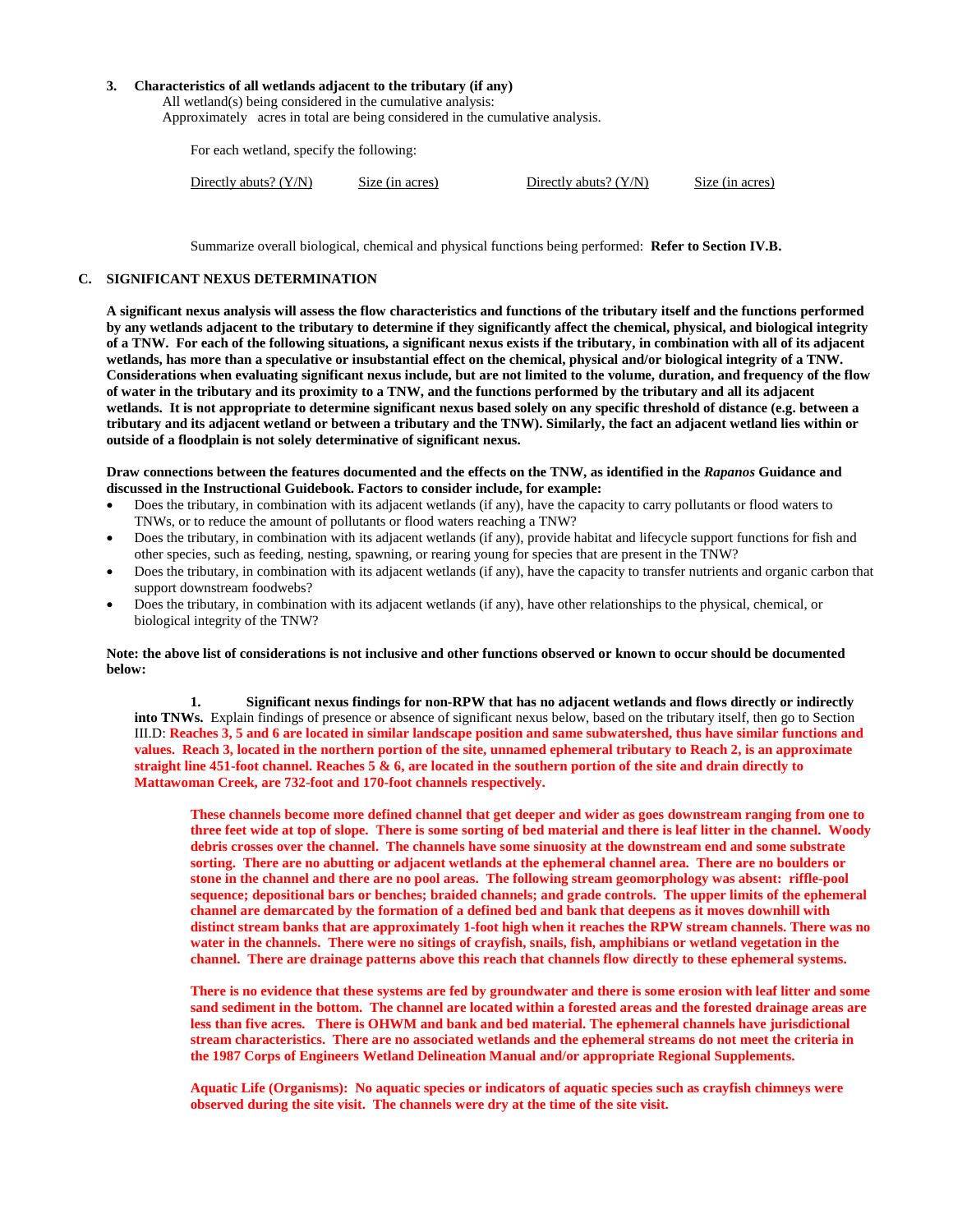**Habitat for Wildlife – A detailed assessment of the quality of wildlife habitat was not performed. The ephemeral stream corridors and adjacent upland areas provide habitat for a variety of upland wildlife species.** 

**Support Nutrient Cycling – These areas supports nutrient cycling. The riparian forested corridors manage the nutrients from the adjacent forested land. The deciduous forest also inputs detritus into this ephemeral systems. The opportunity to perform this function within the ephemeral channels is limited since there is only five acres of forest or less that drain to the channels and the channels lacks the plant cover to cycle the nutrients in the detritus.** 

**Sediment Transport –These reaches carry some sediment from forest runoff as well as the eroding banks and the drainage patterns above the ephemeral channels. The natural stream bottoms have down-cut over the years. The streams maintain the capacity to transport sediments from the abutting forest.** 

**Pollutant Trapping – The opportunity to perform this function is poor since there is only 5 acres or less of forest that drain to the channels and these channels lacks the plant cover to cycle the nutrients in the detritus.** 

**Water Quality Improvement: The channels do not have the vegetative cover to trap and uptake pollutants in the stormwater runoff that is received in the channels**. **These reaches, with abutting forested uplands, filters some runoff.**

**Temperature – Although the ephemeral channels are located in forested areas, the channel banks lack the vegetative cover to shade the water column in the streams. The channels do not influence the cold and hot weather conditions of waters downslope of the ephemeral channels.**

**Flood Storage – There is little opportunity for these reaches to provide this function. This channel beds are depressed and not connected to the adjacent uplands; the slope of this channel is about 4-6%.** 

**Groundwater Discharge: These functions were not confirmed in the field. It is likely that groundwater discharges may occur infrequently. Due to the steepness of the slopes of the channel beds, there is little opportunity time for the water pond and infiltrate through the channel beds to the underlying water table below.** 

**Groundwater recharge: These channels do not store water to slowly release it for groundwater recharge, which could possibly contribute to base flow to surface water systems onsite during dry periods. However, the small size of the channels and contributing drainage areas would not contribute ample groundwater recharge.** 

**Commerce – These channels, located on private property, have limited opportunities; however, they flow into Mattawoman Creek which do support fishing activities in the tidal areas.** 

**Navigation – These reaches are not navigable.**

**Recreation – These reaches, on private property, has limited recreational opportunities because of its small size and lack of regular or seasonal water flow regime; however, if allowed, could support recreational activities such as hiking and bird watching proportionate to the riparian forested habitat, if the site is not developed.** 

**Public Health – The water quality functions of these reaches, although limited, directly influences downstream areas; therefore, providing a direct benefit to the overall public health.**

**Significant Nexus – Based on the above and field experience in Southern Maryland, these channels have a significant nexus with the physical, chemical or biological integrity of the TNW.**

- **2. Significant nexus findings for non-RPW and its adjacent wetlands, where the non-RPW flows directly or indirectly into TNWs.** Explain findings of presence or absence of significant nexus below, based on the tributary in combination with all of its adjacent wetlands, then go to Section III.D: **Reach 1, Stream A2, located in the northern part of the site, flows into Reach 2, Stream B1, and is 815-foot long. Based upon the similar landscape position, drainage area and physical characteristics, this reach has very similar functions and values as the above reaches 3, 5 & 6. Similarly based upon my assessment of the functions and values and field experience in Southern Maryland, this channel has a significant nexus with the physical, chemical or biological integrity of the TNW.**
- **3. Significant nexus findings for wetlands adjacent to an RPW but that do not directly abut the RPW.**

#### **D. DETERMINATIONS OF JURISDICTIONAL FINDINGS. THE SUBJECT WATERS/WETLANDS ARE (CHECK ALL THAT APPLY):**

**1. TNWs and Adjacent Wetlands.** Check all that apply and provide size estimates in review area:  $\Box$  TNWs: Wetlands adjacent to TNWs: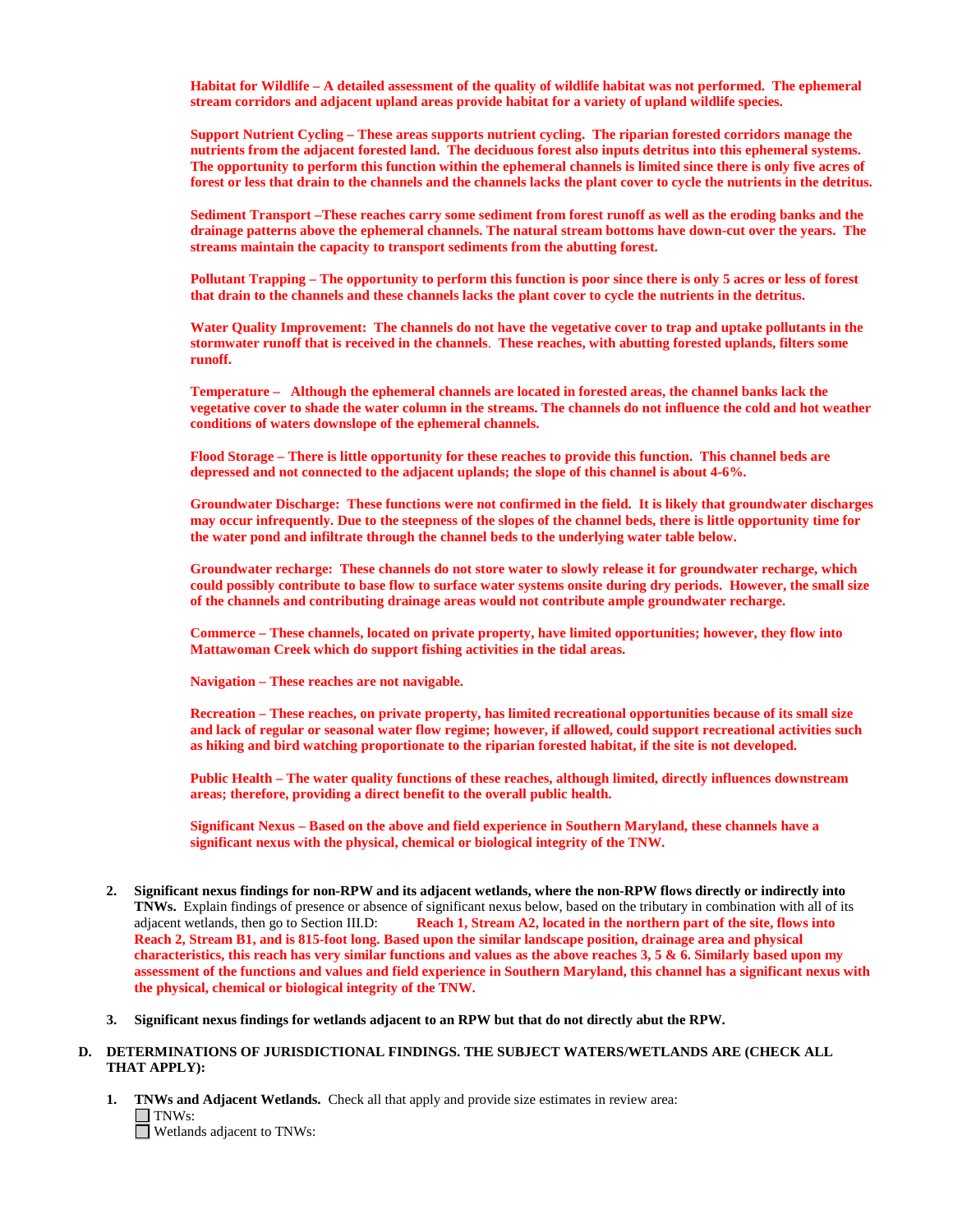## **2. RPWs that flow directly or indirectly into TNWs.**

- $\boxtimes$  Tributaries of TNWs where tributaries typically flow year-round are jurisdictional. Provide data and rationale indicating that tributary is perennial: Continuous stream flow year-round. Streams are present on NWI and USGS mapping.
- Tributaries of TNW where tributaries have continuous flow "seasonally" (e.g., typically three months each year) are  $\Box$ jurisdictional. Data supporting this conclusion is provided at Section III.B. Provide rationale indicating that tributary flows seasonally:

Provide estimates for jurisdictional waters in the review area (check all that apply):

# Tributary waters: **Reach 1: Stream B1, 1861 linear feet**

 **Reach 4: Stream C2, 378 linear feet** □ Other non-wetland waters: acres.

Identify type(s) of waters:

# **3. Non-RPWs[8](#page-6-0) that flow directly or indirectly into TNWs.**

Waterbody that is not a TNW or an RPW, but flows directly or indirectly into a TNW, and it has a significant nexus with a TNW is jurisdictional. Data supporting this conclusion is provided at Section III.C.

Provide estimates for jurisdictional waters within the review area (check all that apply):

- □ Tributary waters:
- **<u></u>** Other non-wetland waters:

Identify type(s) of waters:

- **4. Wetlands directly abutting an RPW that flow directly or indirectly into TNWs.** 
	- $\boxtimes$  Wetlands directly abut RPW and thus are jurisdictional as adjacent wetlands.
		- $\boxtimes$ Wetlands directly abutting an RPW where tributaries typically flow year-round. Provide data and rationale indicating that tributary is perennial in Section III.D.2, above.
	- Provide rationale indicating that wetland is directly abutting an RPW: **The wetlands abut the stream channels. The drainage flow from the wetlands goes directly in to these streams.** 
		- Wetlands directly abutting an RPW where tributaries typically flow "seasonally." Provide data indicating that tributary is seasonal in Section III.B and rationale in Section III.D.2, above. Provide rationale indicating that wetland is directly abutting an RPW:

Provide acreage estimates for jurisdictional wetlands in the review area: **Approximately 4,000 square feet**

# **5. Wetlands adjacent to but not directly abutting an RPW that flow directly or indirectly into TNWs.**

Wetlands that do not directly abut an RPW, but when considered in combination with the tributary to which they are adjacent and with similarly situated adjacent wetlands, have a significant nexus with a TNW are jurisidictional. Data supporting this conclusion is provided at Section III.C.

Provide acreage estimates for jurisdictional wetlands in the review area:

# **6. Wetlands adjacent to non-RPWs that flow directly or indirectly into TNWs.**

Wetlands adjacent to such waters, and have when considered in combination with the tributary to which they are adjacent and with similarly situated adjacent wetlands, have a significant nexus with a TNW are jurisdictional. Data supporting this conclusion is provided at Section III.C.

Provide estimates for jurisdictional wetlands in the review area:

# **7. Impoundments of jurisdictional waters.[9](#page-6-1)**

- As a general rule, the impoundment of a jurisdictional tributary remains jurisdictional.
- Demonstrate that impoundment was created from "waters of the U.S.," or
	- Demonstrate that water meets the criteria for one of the categories presented above (1-6), or
- Demonstrate that water is isolated with a nexus to commerce (see E below).
- **E. ISOLATED [INTERSTATE OR INTRA-STATE] WATERS, INCLUDING ISOLATED WETLANDS, THE USE, DEGRADATION OR DESTRUCTION OF WHICH COULD AFFECT INTERSTATE COMMERCE, INCLUDING ANY SUCH WATERS (CHECK ALL THAT APPLY):[10](#page-6-2)**

which are or could be used by interstate or foreign travelers for recreational or other purposes.

from which fish or shellfish are or could be taken and sold in interstate or foreign commerce.

 $\frac{1}{8}$ 

<span id="page-6-1"></span><span id="page-6-0"></span><sup>&</sup>lt;sup>8</sup>See Footnote # 3. 9  $\degree$  3. 9 To complete the analysis refer to the key in Section III.D.6 of the Instructional Guidebook.

<span id="page-6-2"></span>**<sup>10</sup> Prior to asserting or declining CWA jurisdiction based solely on this category, Corps Districts will elevate the action to Corps and EPA HQ for review consistent with the process described in the Corps/EPA** *Memorandum Regarding CWA Act Jurisdiction Following Rapanos.*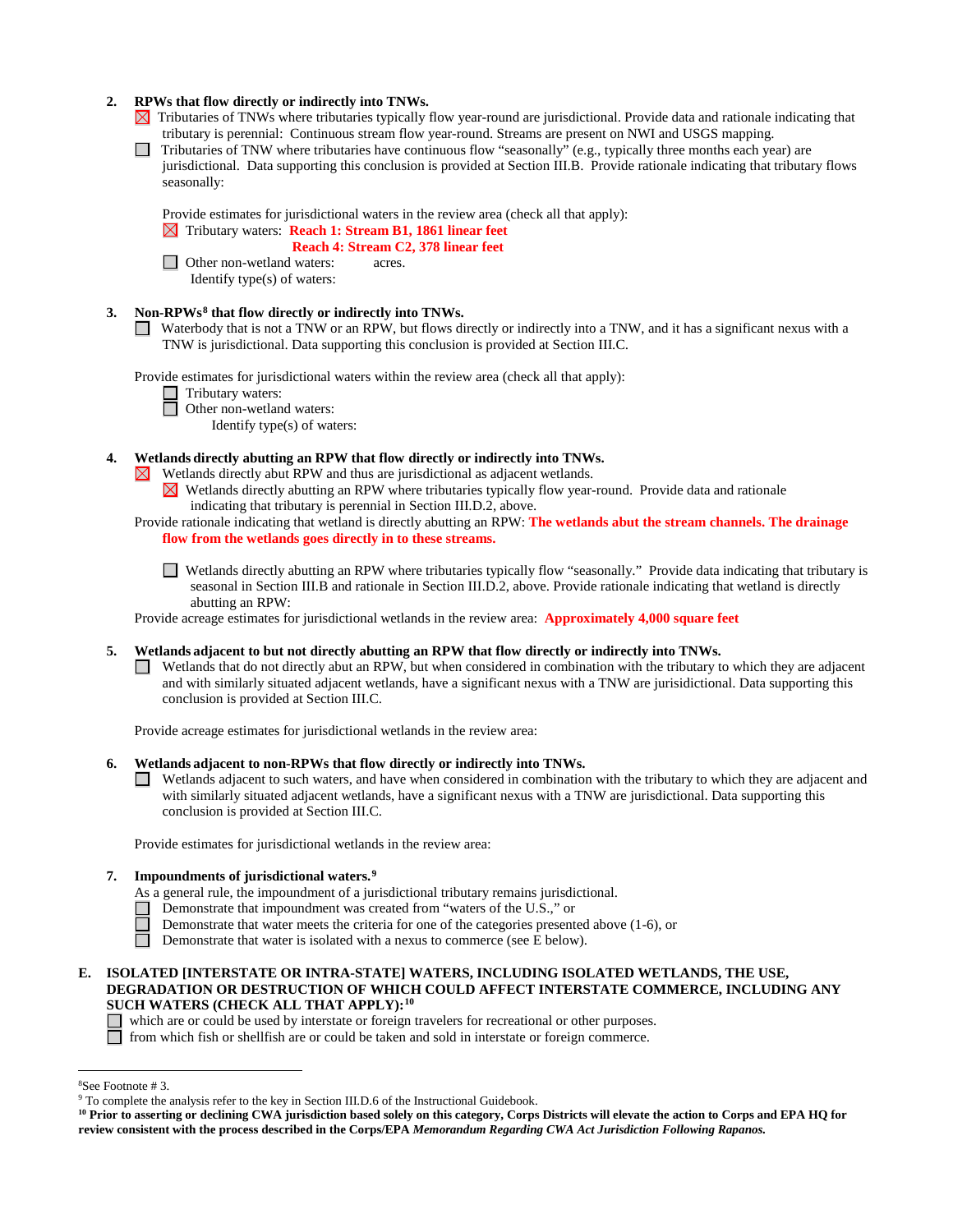which are or could be used for industrial purposes by industries in interstate commerce.

Interstate isolated waters.Explain:

Other factors.Explain:

#### **Identify water body and summarize rationale supporting determination:**

Provide estimates for jurisdictional waters in the review area (check all that apply):

Tributary waters:

- Other non-wetland waters:
- Identify type(s) of waters:

■ Wetlands:

#### **F. NON-JURISDICTIONAL WATERS, INCLUDING WETLANDS (CHECK ALL THAT APPLY):**

- If potential wetlands were assessed within the review area, these areas did not meet the criteria in the 1987 Corps of Engineers Wetland Delineation Manual and/or appropriate Regional Supplements.
- $\boxtimes$  Review area included isolated waters with no substantial nexus to interstate (or foreign) commerce.
	- Prior to the Jan 2001 Supreme Court decision in "*SWANCC*," the review area would have been regulated based solely on the "Migratory Bird Rule" (MBR).
	- $\boxtimes$  Waters do not meet the "Significant Nexus" standard, where such a finding is required for jurisdiction. Explain:

#### **Reach 7, Stream i2, is an approximate linear 170-foot isolated swale/upland drainage pattern upslope of ephemeral stream Reach 2:**

**The drainage pattern has no sorting of bed material. There are no boulders, stone, cobble or gravel in the drainage; there are no pool areas or woody debris. The following stream geomorphology was absent: continuous bed and bank, sinuosity; riffle-pool sequence; substrate sorting; depositional bars or benches; braided channels; headcuts; and grade controls. The drainage is set within a man-excavated depression. It appears that the depression was created by mining of surface gravel**  and/or sands as there were side casted piles of these material adjacent to the depression. The reach is located on the **southern end of the two depressions and during larger rain events overflow downslope toward Reach 2. No channel or single drainage pattern was observed downslope of Reach 7. It appears that any overflow is carried downhill in a sheetflow manner rather than by a single drain feature. The steepness of the slope (4-6%) most likely carry overflows rapidly downhill to Reach 2. There was no water in the channel. There were no sitings of crayfish, snails, fish, amphibians or wetland vegetation in the channel.**

Other: (explain, if not covered above):

#### **Man-made isolated PFO (depressional) wetlands:**

**There are two isolated wetlands located in man-made depresssions upslope of Reach 7, Stream i2. The two PFO wetlands are approximately an acre and a quarter acre in size. They do not appear to have any surface connection to one another. The wetlands were dry at the time of the site visit but likely receive hydrology from upland runoff and seasonally high groundwater sources. The delineation report includes photographs taken in April 2014 which show inundation within these wetlands. Both wetlands were determined to meeting wetland criteria under the 1987 Federal Wetland Delineation Manual.** 

Provide acreage estimates for non-jurisdictional waters in the review area, where the sole potential basis of jurisdiction is the MBR factors (i.e., presence of migratory birds, presence of endangered species, use of water for irrigated agriculture), using best professional judgment (check all that apply):

- Non-wetland waters (i.e., rivers, streams):
- Lakes/ponds:
- Other non-wetland waters: List type of aquatic resource:
- Wetlands:

Provide acreage estimates for non-jurisdictional waters in the review area that do not meet the "Significant Nexus" standard, where such a finding is required for jurisdiction (check all that apply):

Non-wetland waters (i.e., rivers, streams): **Approximately 1,068 square feet along 170 linear feet.** ⊠

- П Lakes/ponds:
	- Other non-wetland waters: acres. List type of aquatic resource:
- Wetlands:

# **SECTION IV: DATA SOURCES.**

**A. SUPPORTING DATA. Data reviewed for JD (check all that apply -** checked items shall be included in case file and, where checked and requested, appropriately reference sources below):

Maps, plans, plots or plat submitted by or on behalf of the applicant/consultant: **Dated June 25, 2014 by Bowman Consulting Group, Ltd.** 

 $\boxtimes$  Data sheets prepared/submitted by or on behalf of the applicant/consultant.